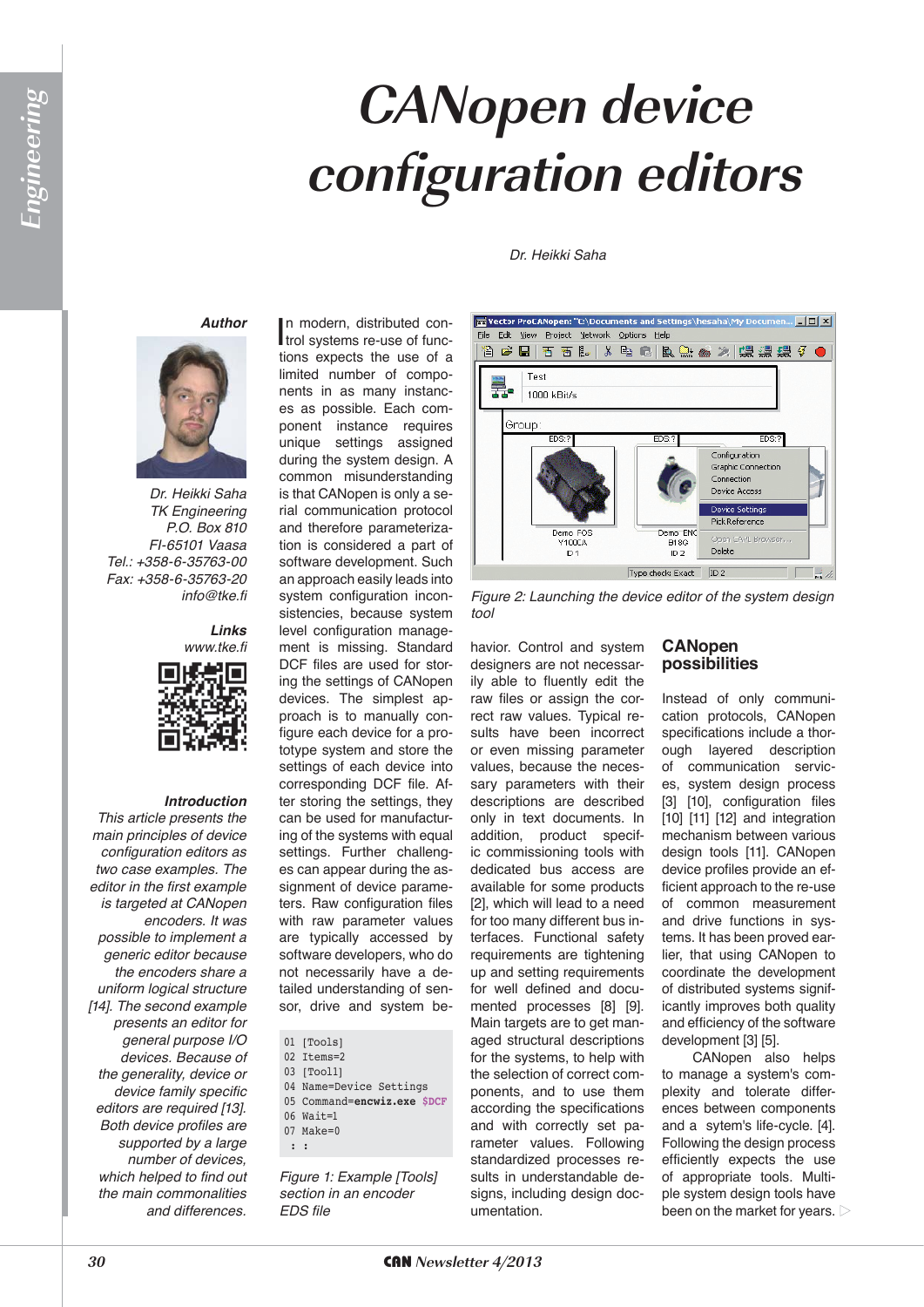The possibility of linking device specific tools to the system design tools [11] has not become widely known, because product specific commissioning tools [2] have commonly been used. The roles of the tools are clear – system structure and all communications are designed with system design tools and product specific add-ons can be used for adjusting the device behavior.

The clear distinction between the parameter groups improves the process [4]. Device configuration plugins provide a safe access for control and system experts to the device parameters. The approach follows the standardized CANopen design process and moves the focus from editing the raw values in a set of files to adjusting the system behavior. In addition to system design, standard tools can also be used for system troubleshooting, based on system configuration stored as a CANopen project.

The use of a CANopen tool integration interface provides vendor and version independence between the tools. The tools in the example figures are just examples – the presented concepts are not limited to the example tools. Figure 1 presents how links to the external tools can be defined in EDS files, where the links are automatically copied into DCF files during the system design. System design tool passes a path of the corresponding DCF file as a command line option. The command in an example system design tool is highlighted in Figure 2.

## **Case A: Encoders**

The structure of CANopen encoders is clearly defined and thoroughly organized [14]. Main differences are the most common encoder types – linear, single- and multiturn absolute encoders. All types share

the same basic structure with measurement direction control, scaling and preset. Advanced features, such as speed computing and CAMs, are not included in the examples of this article, because they are not supported by the majority of the encoders. The type information is available in the higher word of the device type object [14]. Encoder class information is not available and thus supported options need to be determined based on the objects supported by the encoders. Supported warnings and alarms are clearly indicated in the object dictionary, which helps with troubleshooting. Only the support of commissioning diagnostics control cannot be determined unambiguously from the object dictionary.

The measurement unit of an encoder is the most essential information from the system point of view, because it directly affects control software [6]. Encoder configuration wizards can automatically compute the measuring step size for both signal and parameter objects, based on current scaling parameter values. Currently it is possible to determine the output signal unit by combining information from various objects. But it is not possible to assign measurement unit information directly to the signal and parameter objects, because such an entry is not supported by DCF file format. XDC files supporting unit information can be used in the future, e.g. when tool support has been included [12]. The use of XDC files instead of DCF files enables exporting more complete signal specific meta information into the CANopen abstraction layers of application programmable devices [5].

The user interface of the encoder configuration wizard can be made scalable according to the features supported by a device

| <b>CANopen Encoder Settings</b><br>View Help<br>File |                     |                 |           |              | $ \Box$ $\times$ |
|------------------------------------------------------|---------------------|-----------------|-----------|--------------|------------------|
| ଡୃ                                                   |                     |                 |           |              |                  |
|                                                      |                     |                 |           |              |                  |
| Forward<br>Direction:                                | Scaling:            | <b>Disabled</b> | Position: | $0 \times 0$ |                  |
|                                                      |                     |                 |           |              |                  |
|                                                      | Total range: 0x1000 |                 |           |              |                  |
|                                                      | Step size:          | $1,05$ mm       |           |              |                  |

*Figure 3: Parameters of a class C1 absolute linear encoder*

| File View Help<br>ഴൂ           |                                                                               |                      |                                         |  |
|--------------------------------|-------------------------------------------------------------------------------|----------------------|-----------------------------------------|--|
| <b>CCW</b><br>Direction:<br>▼∥ | Enabled<br>Scaling:                                                           | Position:<br>Preset: | $0\times 0$<br>$\vert 0 \times 0 \vert$ |  |
|                                | 0x2000<br>Steps/rev:<br>Total range: 0x02000000<br>$0.0439$ deg<br>Step size: | Offset:              | $0\times 0$                             |  |

*Figure 4: Parameters of a class C2 absolute multiturn encoder*

under configuration. Figure 3 presents an example view for a class C1 linear encoder without preset function and with scaling disabled. Measurement direction and scaling selections are presented in human readable form and fields for unused and unsupported parameters are hidden to keep the user interface as simple as possible. The step size has been computed based on the linear encoder measuring step settings.

Another example is shown in Figure 4, where a class C2 multiturn absolute encoder with scaling and preset support is under configuration. Direction enumeration has been changed according to the rotary encoders and supported optional fields are included. The step size has been computed based on the assigned single turn resolution and the number of distinguishable revolutions. Preset value is typically adjusted only by the control system. Position and offset fields are targeted mainly for troubleshooting purposes.

# **Case B: Generic 1/O-devices**

Generic I/O-devices are the most typical CANopen devices on the market. The device profile is versatile, which introduces special challenges to the general purpose configuration editors. The basics are straightforward – there are dedicated object areas for digital and analog inputs and outputs [13]. There are also well defined optional control blocks for input and output signals organized so that the sub-indexes match with corresponding signal objects. Supported input and output types are indicated in the higher word of the device type.

A problem can arise in the digital inputs and outputs, which are organized as groups of eight signals. With EDS and DCF files it is possible to identify the number of supported digital channels in multiples of eight signals, not one by one [1] [10]. If the minimum and maximum value of a byte object is defined, the lowest and highest supported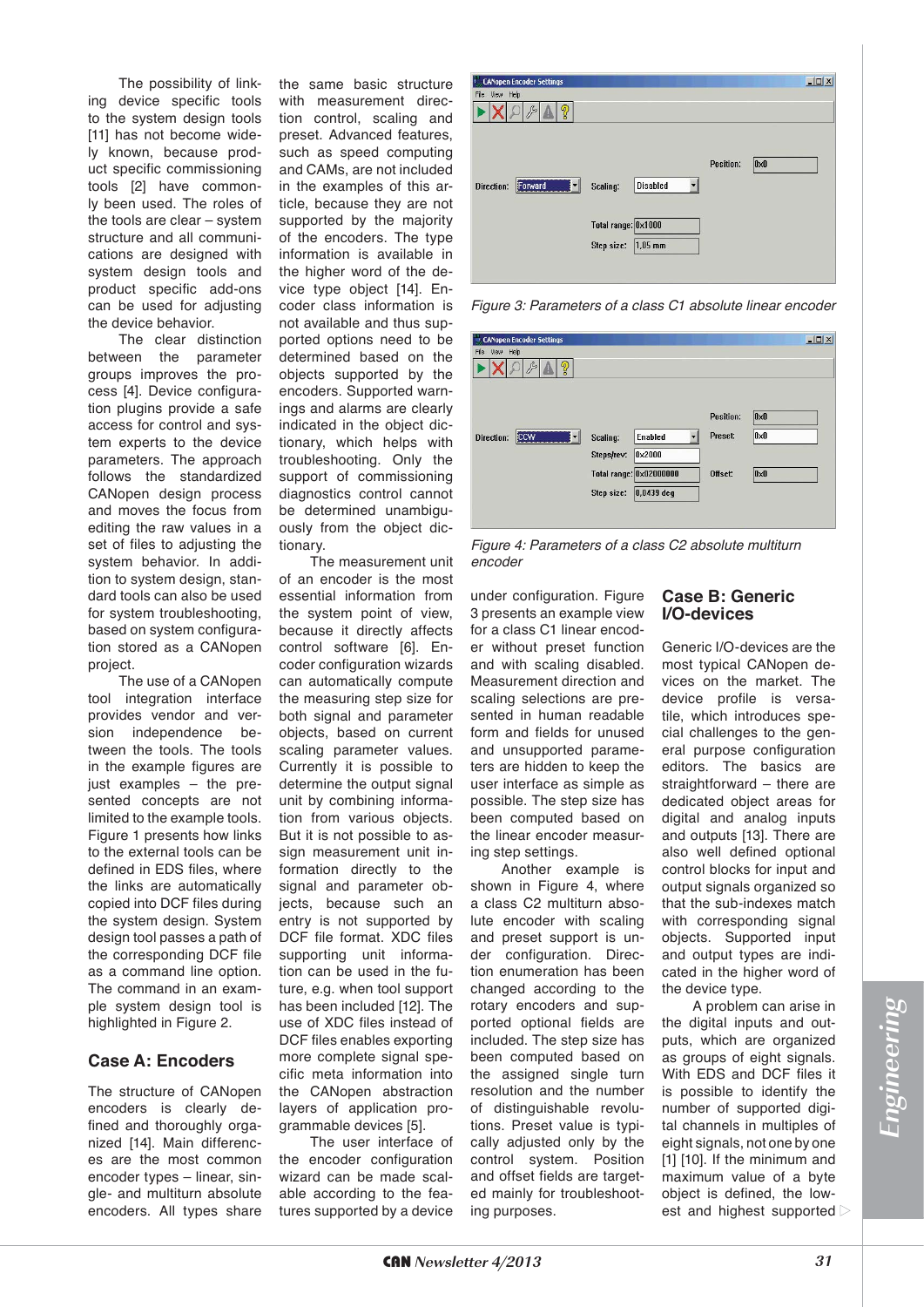bits can be determined, but possibly unsupported bits between cannot be exactly indicated.

Many devices support multiple analog signal types and ranges, which are controlled by manufacturer-specific objects.

The objects can be linked to the standardized signal objects by using object links [10] to enable generic tools to create complete groups of objects for each channel organized to screen in a logical order. The second problem is exposed, when channel specific physical scaling is needed [6]. There are standardized objects for the description of the physical units, but the effect of scaling objects into the units is not completely defined. The device specific parameter editor could provide such services, but it expects the support of corresponding, object specific meta information entry in configuration files. If signal types are selected by physical connections, e.g. by using type specific pins, systematics cannot be provided by CANopen.

Object links can also be used to define feedback inputs of the outputs. The third problem can be recognized if an output can be either digital or analog. Standardized signal objects can be used and they can be assigned together with object links but a method for describing which one is active is missing. Corresponding objects can be included into the same group by object links, but dependencies of the object values cannot be described in EDS and DCF [10]. The same problem also applies to XDD and XDC files [12].

CANopen valve drivers contain all listed characteristics causing problems for a generic configuration wizard. Therefore the example wizard presented in Figure 5 is device specific. The approach enables including device specific details



*Figure 5: Parameters of a valve driver*

into the configuration wizard. In the example devices, operational mode is a complex parameter, which is divided into three fields – actuator index, control mode and direction. Designers will be confused by such complex raw values without using an editor hiding the complexity. The device specific tool also enables an improved screen layout. The block diagram has been adopted from the corresponding device profile with additional device specific blocks. Despite on the parameter organization in the object dictionary, block specific behavior can be clearly visualized. Albeit the configuration wizard is device specific, it does not increase overall complexity because of the standardized tool integration mechanism.

## **Practical** experiences

Based on a few years of testing in various projects, the most significant benefit of CANopen device editors is that the main focus can be on the management of system behavior instead of the raw values and file formats. One consequence is that instead of programming experts, control and system experts – who have the best system level knowledge – can take control over the system behavior.

Thus, all errors caused by informal parameter modification requests, invalid raw values and violated file formats can be avoided.

Overall performance will be improved in many ways. Setting parameters becomes much faster and less prone to errors, saving time-consuming troubleshooting and correction of the numerous parameter values. Designers need to spend less time reading the device manuals again and again to find out the correct raw values. Especially with simpler devices, knowing the device profile is often enough. Utilization of the CANopen tool integration minimizes the additional effort caused by the configuration wizard. When they have been installed, after passing the acceptance test, extra work is not required. When only one system tool has network access, only one interface adapter and device driver are needed.

The average speedup of the parameter assignment phase seems to be as high as 60x, even with very simple devices. Absolute time saving in a design of system with 15 relatively simple devices may be over 2 hours. Half of the speed-up comes from tool integration and another half comes from intuitive user interfaces. The most significant result is indirect

– configuration errors and inconsistencies, causing dozens of hours of troubleshooting and repair in assembly and service, can be avoided. All improvements apply to each revision cycle of a project.

# **Future potential**

The concepts presented in this article are based on EDS and DCF files, which will be replaced with improved XDD and XDC files. Using the presented concepts with the new file formats makes no sense, until at least tool integration and emergency error code decoding support are added to the file format. Tool integration support is vital, because it enables all information transfers to and from CANopen projects independently of the tools. Emergency error code decoding improves diagnostics efficiency significantly because the use of multiple languages is already supported [12].

Multiple pictures can be linked to each XDD and XDC file [12]. Several figures are needed for each device, e.g. background images of device configuration editors and component figures as icons for system design and configuration download tools.

More detailed meta information is available for signals and parameters [12]. In addition to the minimum, maximum and default values, value enumerations [7], derived types and units [12] are supported. More detailed data type definitions enable the generation of more complete abstraction layer for application programmable devices. Unit and scaling of signal and parameters may be managed based on DCF files [6], but device editors may improve the unit and scaling management by computing the scaling's based in the device profile specific knowledge. Device editors may also use